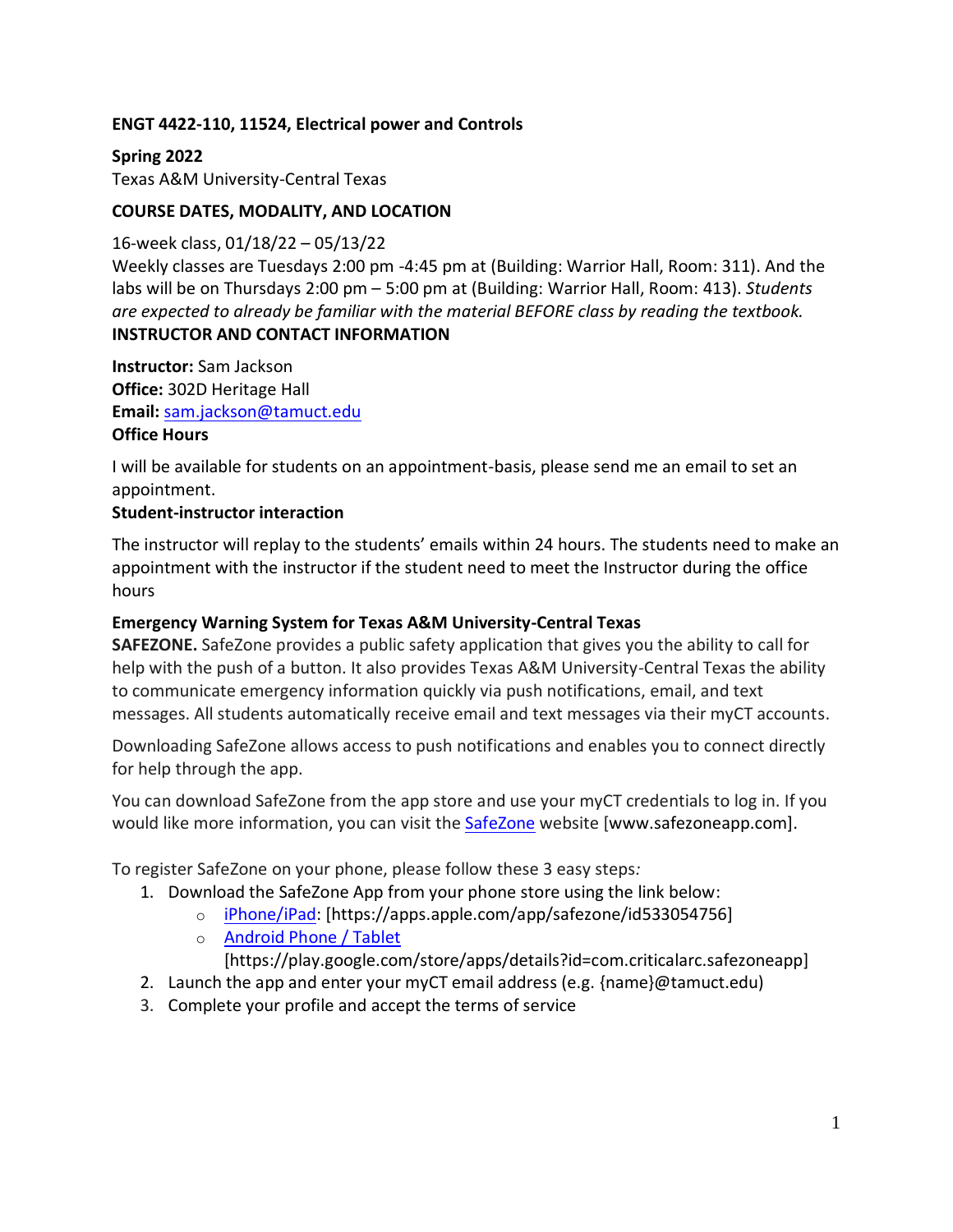#### **COURSE INFORMATION**

#### **Course Overview and description**

Fundamentals of electrical and electronic power, controls, and instrumentation for Mechanical Engineering Technology students. Electric machines and control. Sensors and actuators and interfacing to PLC and PC. Feedback control theory and implementation. Automated data collection.

#### **Course Objective or Goal Student Learning Outcomes**

- *1. Evaluate electronic circuits and systems*
- *2. Design and verify electronic circuits and systems and use electronic automation tools*
- *3. Develop familiarity and confidence with controller design and different modes of control*
- *4. Test electronic circuits and systems using automation tools and in lab assignments*

### **Competency Goals Statements (certification or standards) Required Reading and Textbook(s)**

Industrial Electricity and Motor Controls, 2nd Edition by Rex Miller and Mark R. Miller.

#### **COURSE REQUIREMENTS**

The course will involve homework, exams, and laboratory reports.

**Homework:** (25 weighted pts in total) will be assigned on an approximately weekly basis throughout the semester. (SLO 1-4)

**Laboratory Reports:** (20 weighted pts in total) will be due each week on Canvas before the start of the next lab. Two formats will be used for lab reports. Some labs will be reported on an assigned handout form. Other labs will be reported via lab reports. Laboratory Report Grading Rubric - 20 points total possible

*Introduction* (4 points)

*Results* (10 points):

- Graphs, charts, tables (2 pt)
- Description in text (2 pt)
- $\bullet$  Statistics (2 pt)
- Handout (2 pt)

*Discussion* (6 points)

Potential Deductions Grammar, Organization, and Mechanics (up to 2 point) Conciseness (up to 1 point)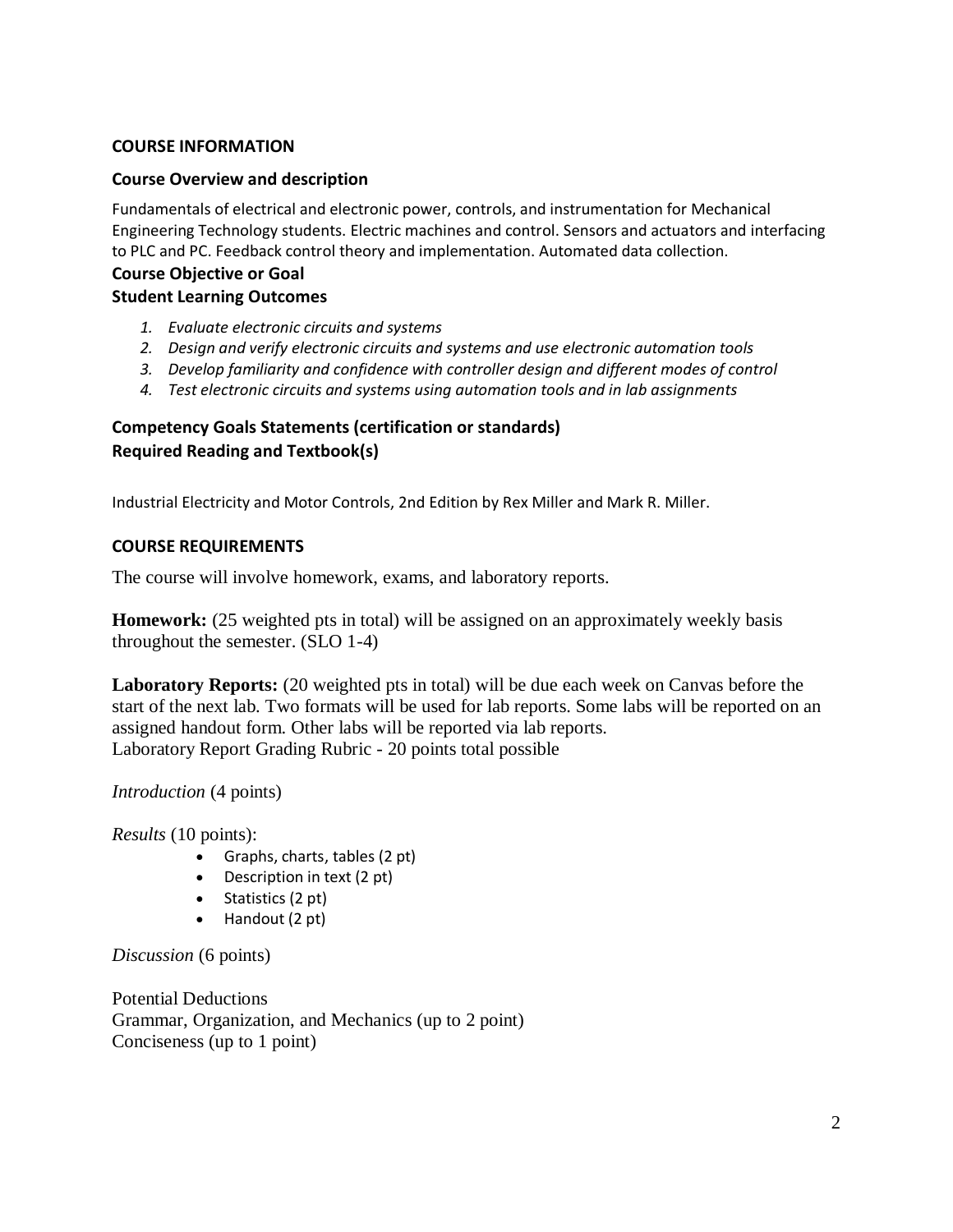**Exams**: Midterm Exam (25 weighted pts) and a Comprehensive Final Exam (30 weighted pts) will be given during the semester. (SLO 1-4) **Grading Criteria Rubric and Conversion** 

| Activity      | <b>Points</b> | % of Final Grade |
|---------------|---------------|------------------|
| Midterm Exams |               | 25%              |
| Homework      |               | 25%              |
| Lab           |               | 20%              |
| Final Exam    |               | 30%              |

Course Grades will be assigned by the following scale based on weighted grade percentage:

| Grade | Weighted Grade (%) |  |
|-------|--------------------|--|
|       | $>= 90.00$         |  |
| R     | 80.00 - 89.99      |  |
|       | 70.00 - 79.99      |  |
| n     | $60.00 - 69.99$    |  |
|       | <60.00             |  |

### **Posting of Grades**

Combined grades will be posted on TAMUCT Canvas after each test.

#### **COURSE OUTLINE AND CALENDAR**

| Week #         | <b>New Material</b> |
|----------------|---------------------|
| #1 Jan 18, 20  | Chapter 1           |
| #2 Jan 25, 27  | Chapter 2           |
| #3 Feb 1, 3    | Chapter 3           |
| #4 Feb 8, 10   | Chapter 4,          |
| #5 Feb 15, 17  | Chapter 5,          |
| #6 Feb 22, 24  | Chapter 7           |
| #7 Mar 1, 3    | Midterm Exam        |
| #8 Mar 8, 10   | Chapter 8           |
| Mar 15, 17     | <b>Spring Break</b> |
| #9 Mar 22, 24  | Chapter 9           |
| #10 Mar 29, 31 | Chapter 10          |
| #11 Apr 5, 7   | Chapter 12          |
| #12 Apr 12, 14 | Chapter 15          |
| #13 Apr 19, 21 | Chapter 18          |
| #14 Apr 26, 28 | <b>TBD</b>          |
| #15 May 3, 5   | <b>TBD</b>          |
| #16 May 10     | Final Exam          |

**Important University Dates**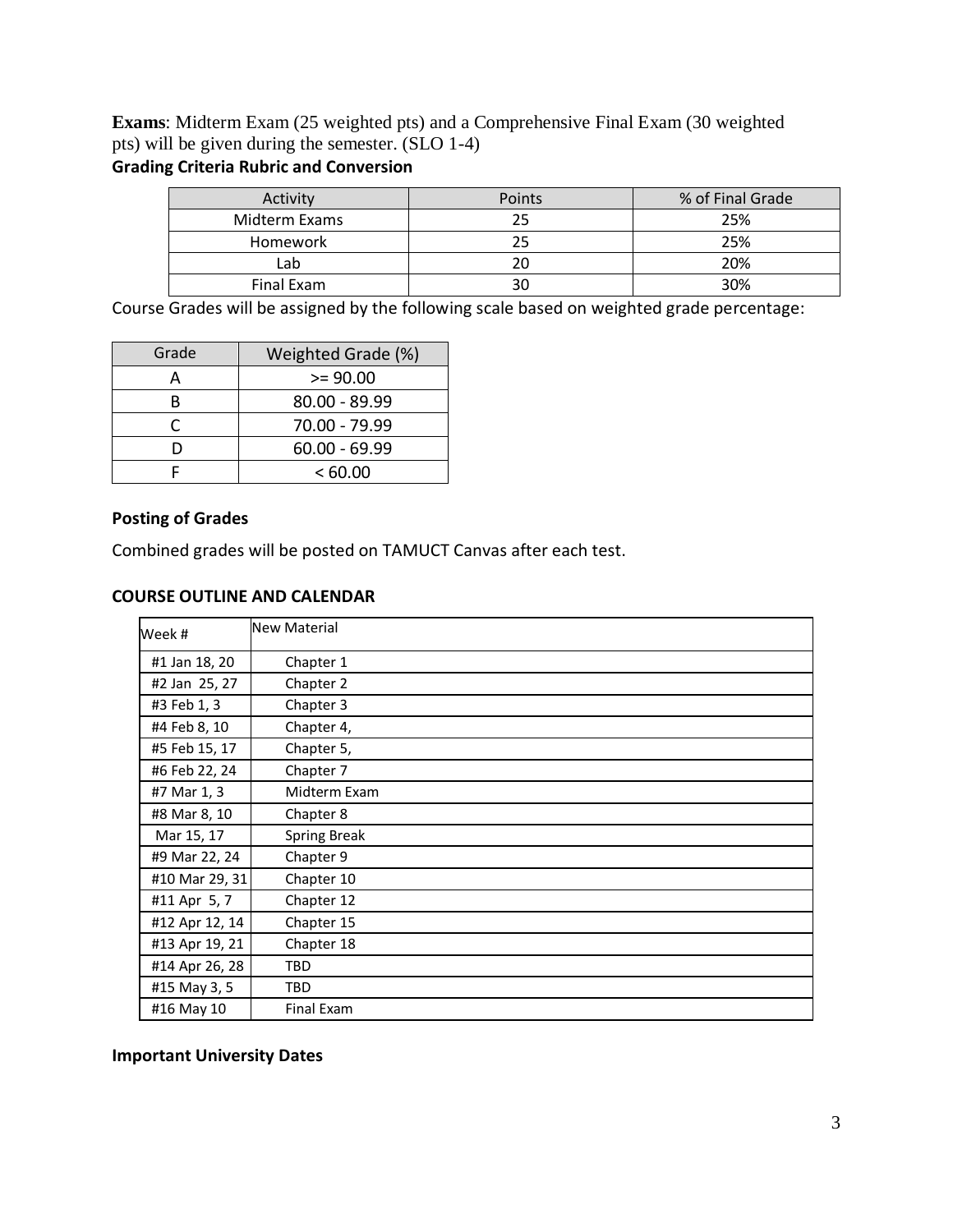# see <https://www.tamuct.edu/registrar/academic-calendar.html>

### **TECHNOLOGY REQUIREMENTS AND SUPPORT**

### **Technology Requirements**

This course will use the A&M-Central Texas Instructure Canvas learning management system. **We strongly recommend the latest versions of Chrome or Firefox browsers. Canvas no longer supports any version of Internet Explorer.**

Logon to A&M-Central Texas Canvas [https://tamuct.instructure.com/] or access Canvas through the TAMUCT Online link in myCT [https://tamuct.onecampus.com/]. You will log in through our Microsoft portal.

Username: Your MyCT email address. Password: Your MyCT password

### **Canvas Support**

Use the Canvas Help link, located at the bottom of the left-hand menu, for issues with Canvas. You can select "Chat with Canvas Support," submit a support request through "Report a Problem," or call the Canvas support line: 1-844-757-0953.

For issues related to course content and requirements, contact your instructor.

## **Online Proctored Testing**

A&M-Central Texas uses Proctorio for online identity verification and proctored testing. This service is provided at no direct cost to students. If the course requires identity verification or proctored testing, the technology requirements are: Any computer meeting the minimum computing requirements, plus web camera, speaker, and microphone (or headset). Proctorio also requires the Chrome web browser with their custom plug in.

## **Other Technology Support**

For log-in problems, students should contact Help Desk Central, 24 hours a day, 7 days a week

Email: [helpdesk@tamu.edu](mailto:helpdesk@tamu.edu) Phone: (254) 519-5466 [Web Chat:](http://hdc.tamu.edu/) [http://hdc.tamu.edu] *Please let the support technician know you are an A&M-Central Texas student.*

## **UNIVERSITY RESOURCES, PROCEDURES, AND GUIDELINES**

#### **Drop Policy**

If you discover that you need to drop this class, you must complete the [Drop Request](https://dynamicforms.ngwebsolutions.com/casAuthentication.ashx?InstID=eaed95b9-f2be-45f3-a37d-46928168bc10&targetUrl=https%3A%2F%2Fdynamicforms.ngwebsolutions.com%2FSubmit%2FForm%2FStart%2F53b8369e-0502-4f36-be43-f02a4202f612) Dynamic Form through Warrior Web.

[https://dynamicforms.ngwebsolutions.com/casAuthentication.ashx?InstID=eaed95b9-f2be-45f3-a37d-

46928168bc10&targetUrl=https%3A%2F%2Fdynamicforms.ngwebsolutions.com%2FSubmit%2F Form%2FStart%2F53b8369e-0502-4f36-be43-f02a4202f612].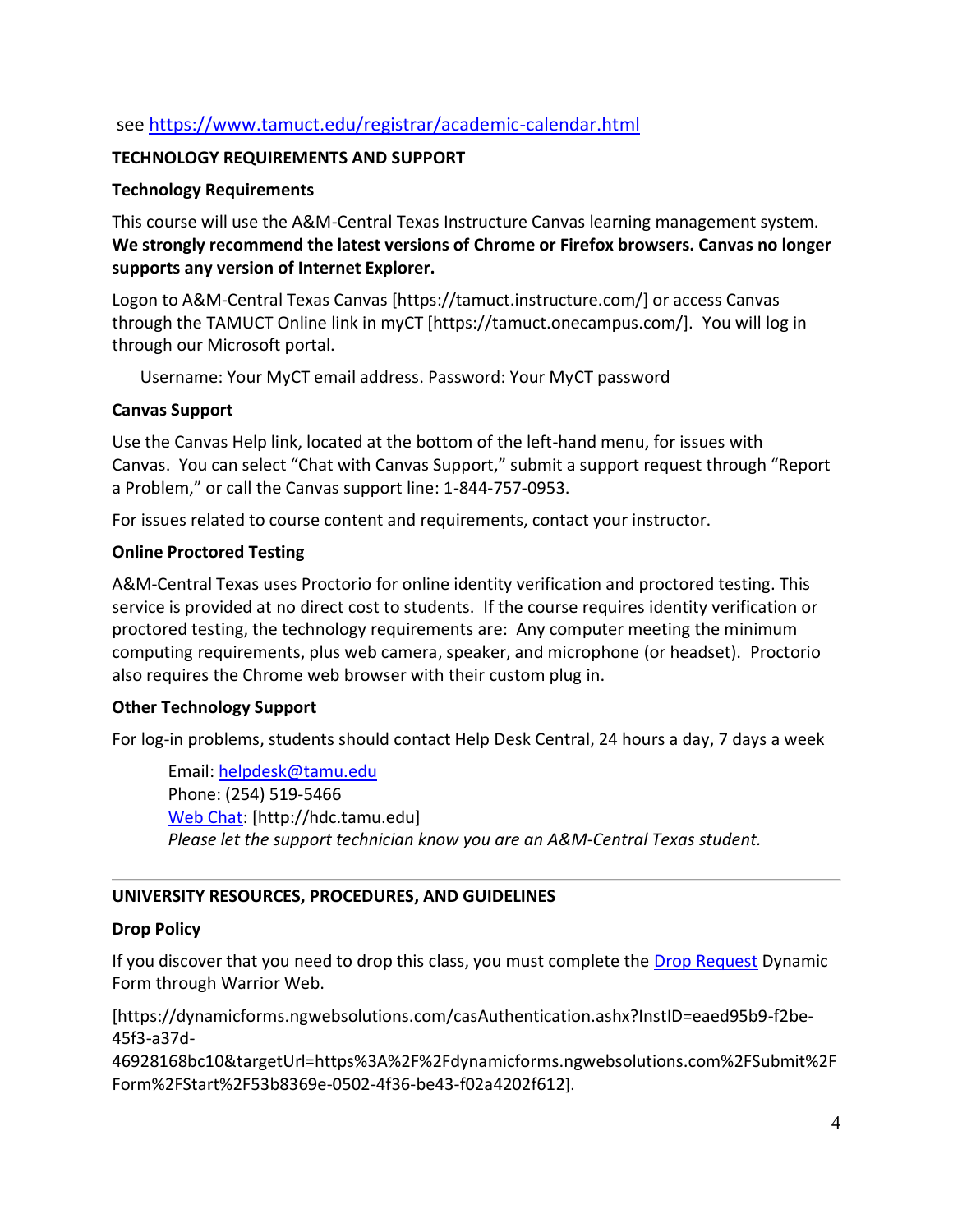Faculty cannot drop students; this is always the responsibility of the student. The Registrar's Office will provide a deadline on the Academic Calendar for which the form must be completed. Once you submit the completed form to the Registrar's Office, you must go into Warrior Web and confirm that you are no longer enrolled. If you still show as enrolled, FOLLOW-UP with the Registrar's Office immediately. You are to attend class until the procedure is complete to avoid penalty for absence. Should you miss the drop deadline or fail to follow the procedure, you will receive an F in the course, which may affect your financial aid and/or VA educational benefits.

## **Academic Integrity**

Texas A&M University-Central Texas values the integrity of the academic enterprise and strives for the highest standards of academic conduct. A&M-Central Texas expects its students, faculty, and staff to support the adherence to high standards of personal and scholarly conduct to preserve the honor and integrity of the creative community. Any deviation by students from this expectation may result in a failing grade for the assignment and potentially a failing grade for the course. All academic misconduct concerns will be referred to the Office of Student Conduct. When in doubt on collaboration, citation, or any issue, please contact your instructor before taking a course of action.

For more [information](https://nam04.safelinks.protection.outlook.com/?url=https%3A%2F%2Fwww.tamuct.edu%2Fstudent-affairs%2Fstudent-conduct.html&data=04%7C01%7Clisa.bunkowski%40tamuct.edu%7Ccfb6e486f24745f53e1a08d910055cb2%7C9eed4e3000f744849ff193ad8005acec%7C0%7C0%7C637558437485252160%7CUnknown%7CTWFpbGZsb3d8eyJWIjoiMC4wLjAwMDAiLCJQIjoiV2luMzIiLCJBTiI6Ik1haWwiLCJXVCI6Mn0%3D%7C1000&sdata=yjftDEVHvLX%2FhM%2FcFU0B99krV1RgEWR%2BJ%2BhvtoR6TYk%3D&reserved=0) regarding the Student Conduct process, [https://www.tamuct.edu/student-affairs/student-conduct.html].

If you know of potential honor violations by other students, you may [submit](https://nam04.safelinks.protection.outlook.com/?url=https%3A%2F%2Fcm.maxient.com%2Freportingform.php%3FTAMUCentralTexas%26layout_id%3D0&data=04%7C01%7Clisa.bunkowski%40tamuct.edu%7Ccfb6e486f24745f53e1a08d910055cb2%7C9eed4e3000f744849ff193ad8005acec%7C0%7C0%7C637558437485262157%7CUnknown%7CTWFpbGZsb3d8eyJWIjoiMC4wLjAwMDAiLCJQIjoiV2luMzIiLCJBTiI6Ik1haWwiLCJXVCI6Mn0%3D%7C1000&sdata=CXGkOa6uPDPX1IMZ87z3aZDq2n91xfHKu4MMS43Ejjk%3D&reserved=0) a report, [https://cm.maxient.com/reportingform.php?TAMUCentralTexas&layout\_id=0].

## **Academic Accommodations**

At Texas A&M University-Central Texas, we value an inclusive learning environment where every student has an equal chance to succeed and has the right to a barrier-free education. The Warrior Center for Student Success, Equity and Inclusion is responsible for ensuring that students with a disability receive equal access to the university's programs, services and activities. If you believe you have a disability requiring reasonable accommodations, please contact the Office of Access and Inclusion, WH-212; or call (254) 501-5836. Any information you provide is private and confidential and will be treated as such.

For more information, please visit our [Access & Inclusion](https://tamuct.instructure.com/courses/717) Canvas page (log-in required) [https://tamuct.instructure.com/courses/717]

# **Important information for Pregnant and/or Parenting Students**

Texas A&M University-Central Texas supports students who are pregnant and/or parenting. In accordance with requirements of Title IX and related guidance from US Department of Education's Office of Civil Rights, the Dean of Student Affairs' Office can assist students who are pregnant and/or parenting in seeking accommodations related to pregnancy and/or parenting. Students should seek out assistance as early in the pregnancy as possible. For more information, please visit [Student Affairs](https://www.tamuct.edu/student-affairs/pregnant-and-parenting-students.html) [https://www.tamuct.edu/student-affairs/pregnantand-parenting-students.html]. Students may also contact the institution's Title IX Coordinator. If you would like to read more about these [requirements and guidelines](http://www2.ed.gov/about/offices/list/ocr/docs/pregnancy.pdf) online, please visit the website [http://www2.ed.gov/about/offices/list/ocr/docs/pregnancy.pdf].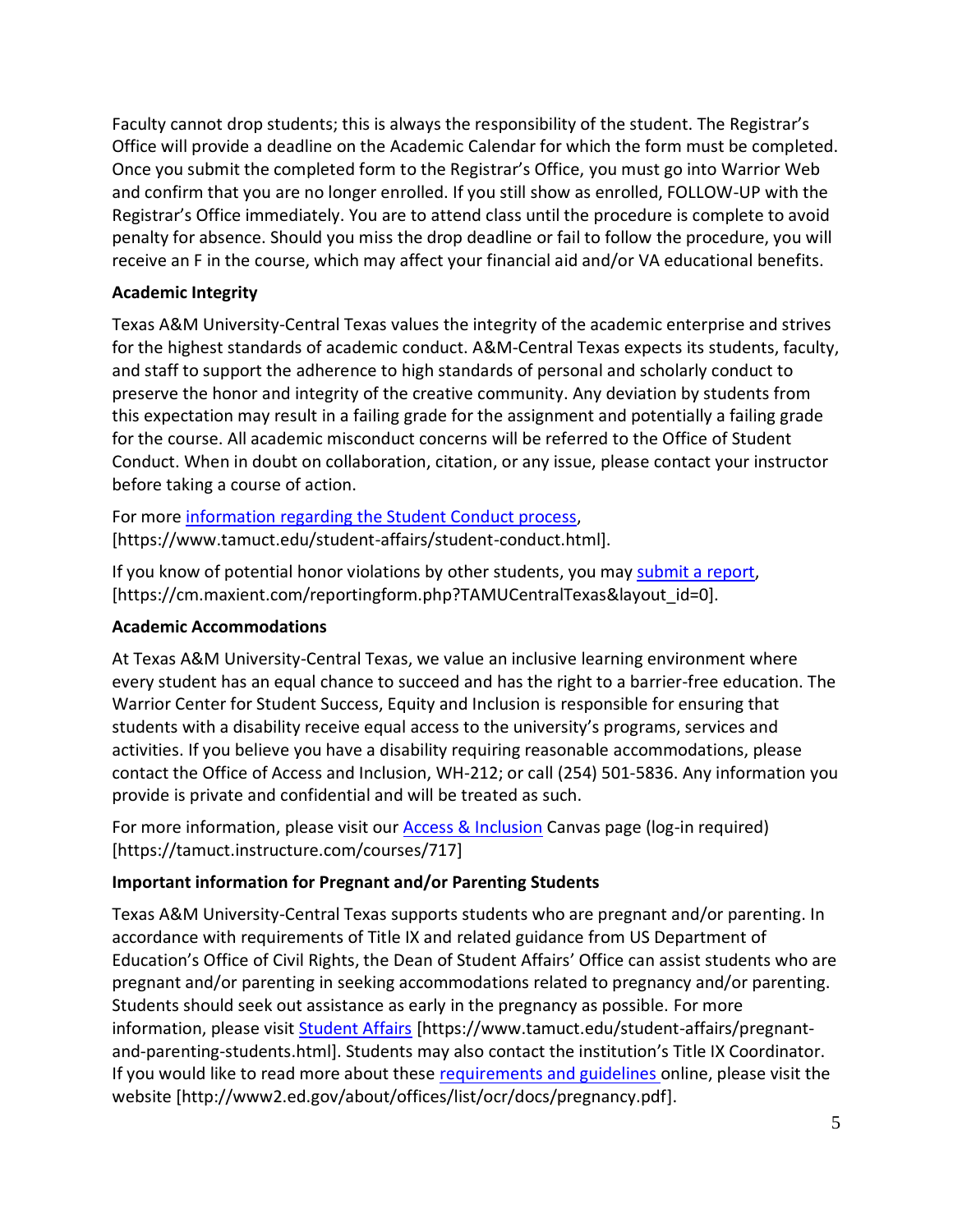Title IX of the Education Amendments Act of 1972 prohibits discrimination on the basis of sex and gender–including pregnancy, parenting, and all related conditions. A&M-Central Texas is able to provide flexible and individualized reasonable accommodation to pregnant and parenting students. All pregnant and parenting students should contact the Associate Dean in the Division of Student Affairs at (254) 501-5909 to seek out assistance. Students may also contact the University's Title IX Coordinator.

# **Tutoring**

Tutoring is available to all A&M-Central Texas students, both virtually and in-person. Student success coaching is available online upon request.

If you have a question, are interested in becoming a tutor, or in need of success coaching contact the Warrior Center for Student Success, Equity and Inclusion at (254) 501-5836, visit the Warrior Center at 212 Warrior Hall, or by emailing [WarriorCenter@tamuct.edu.](mailto:WarriorCenter@tamuct.edu)

To schedule tutoring sessions and view tutor availability, please visit Tutor [Matching](https://tutormatchingservice.com/TAMUCT) [Services](https://tutormatchingservice.com/TAMUCT) [https://tutormatchingservice.com/TAMUCT] or visit the Tutoring Center in 111 Warrior Hall.

Chat live with a remote tutor 24/7 for almost any subject from on your computer! Tutor.com is an online tutoring platform that enables A&M-Central Texas students to log in and receive online tutoring support at no additional cost. This tool provides tutoring in over 40 subject areas except writing support. Access Tutor.com through Canvas.

## **University Writing Center**

University Writing Center: Located in Warrior Hall 416, the University Writing Center (UWC) at Texas A&M University–Central Texas (A&M–Central Texas) is a free service open to all A&M– Central Texas students. For the Spring 2022 semester, the hours of operation are from 10:00 a.m.-5:00 p.m. Monday thru Thursday in Warrior Hall 416 (with online tutoring available every hour as well) with satellite hours available online only Monday thru Thursday from 6:00-9:00 p.m. and Saturday 12:00-3:00 p.m.

Tutors are prepared to help writers of all levels and abilities at any stage of the writing process. While tutors will not write, edit, or grade papers, they will assist students in developing more effective composing practices. By providing a practice audience for students' ideas and writing, our tutors highlight the ways in which they read and interpret students' texts, offering guidance and support throughout the various stages of the writing process. In addition, students may work independently in the UWC by checking out a laptop that runs the Microsoft Office suite and connects to WIFI, or by consulting our resources on writing, including all of the relevant style guides. Whether you need help brainstorming ideas, organizing an essay, proofreading, understanding proper citation practices, or just want a quiet place to work, the UWC is here to help!

Students may arrange a one-to-one session with a trained and experienced writing tutor by making an appointment via [WCOnline](https://tamuct.mywconline.com/) [https://tamuct.mywconline.com/]. In addition, you can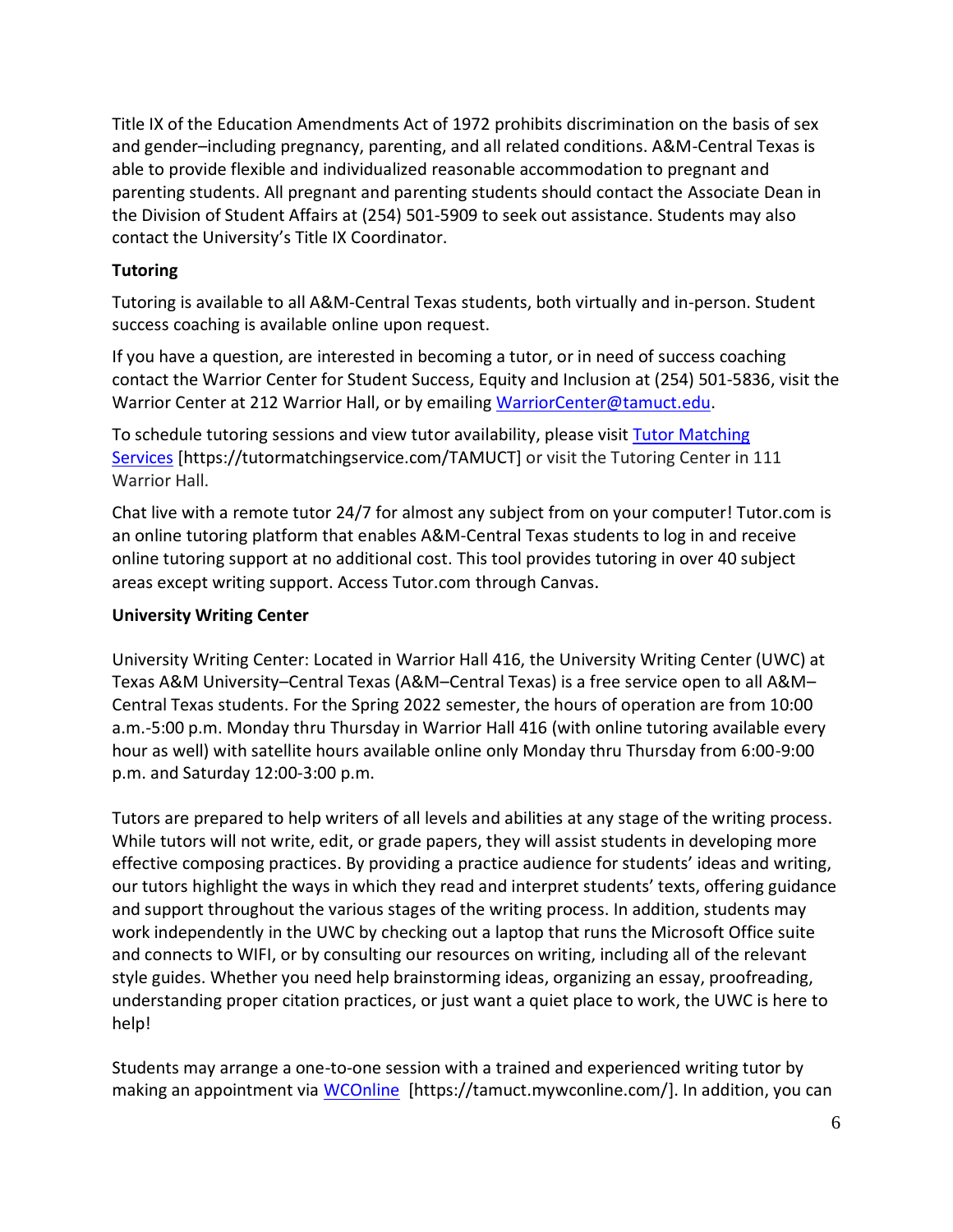email Dr. Bruce Bowles Jr. at bruce.bowles@tamuct.edu if you have any questions about the UWC, need any assistance with scheduling, or would like to schedule a recurring appointment with your favorite tutor by making an appointment via [WCOnline](https://tamuct.mywconline.com/)

[https://tamuct.mywconline.com/]. In addition, you can email Dr. Bruce Bowles Jr. at bruce.bowles@tamuct.edu if you have any questions about the UWC, need any assistance with scheduling, or would like to schedule a recurring appointment with your favorite tutor.

## **University Library**

The University Library provides many services in support of research across campus and at a distance. We offer over 200 electronic databases containing approximately 400,000 eBooks and 82,000 journals, in addition to the 96,000 items in our print collection, which can be mailed to students who live more than 50 miles from campus. Research guides for each subject taught at A&M-Central Texas are available through our website to help students navigate these resources. On campus, the library offers technology including cameras, laptops, microphones, webcams, and digital sound recorders.

Research assistance from a librarian is also available 24 hours a day through our online chat service, and at the reference desk when the library is open. Research sessions can be scheduled for more comprehensive assistance, and may take place virtually through WebEx, Microsoft Teams or in-person at the library. Schedule an [appointment](https://nam04.safelinks.protection.outlook.com/?url=https%3A%2F%2Ftamuct.libcal.com%2Fappointments%2F%3Fg%3D6956&data=04%7C01%7Clisa.bunkowski%40tamuct.edu%7Cde2c07d9f5804f09518008d9ab7ba6ff%7C9eed4e3000f744849ff193ad8005acec%7C0%7C0%7C637729369835011558%7CUnknown%7CTWFpbGZsb3d8eyJWIjoiMC4wLjAwMDAiLCJQIjoiV2luMzIiLCJBTiI6Ik1haWwiLCJXVCI6Mn0%3D%7C3000&sdata=KhtjgRSAw9aq%2FoBsB6wyu8b7PSuGN5EGPypzr3Ty2No%3D&reserved=0)

[here](https://nam04.safelinks.protection.outlook.com/?url=https%3A%2F%2Ftamuct.libcal.com%2Fappointments%2F%3Fg%3D6956&data=04%7C01%7Clisa.bunkowski%40tamuct.edu%7Cde2c07d9f5804f09518008d9ab7ba6ff%7C9eed4e3000f744849ff193ad8005acec%7C0%7C0%7C637729369835011558%7CUnknown%7CTWFpbGZsb3d8eyJWIjoiMC4wLjAwMDAiLCJQIjoiV2luMzIiLCJBTiI6Ik1haWwiLCJXVCI6Mn0%3D%7C3000&sdata=KhtjgRSAw9aq%2FoBsB6wyu8b7PSuGN5EGPypzr3Ty2No%3D&reserved=0) [https://tamuct.libcal.com/appointments/?g=6956]. Assistance may cover many topics, including how to find articles in peer-reviewed journals, how to cite resources, and how to piece together research for written assignments.

Our 27,000-square-foot facility on the A&M-Central Texas main campus includes student lounges, private study rooms, group work spaces, computer labs, family areas suitable for all ages, and many other features. Services such as interlibrary loan, TexShare, binding, and laminating are available. The library frequently offers workshops, tours, readings, and other events. For more information, please visit our Library [website](https://nam04.safelinks.protection.outlook.com/?url=https%3A%2F%2Ftamuct.libguides.com%2Findex&data=04%7C01%7Clisa.bunkowski%40tamuct.edu%7C7d8489e8839a4915335f08d916f067f2%7C9eed4e3000f744849ff193ad8005acec%7C0%7C0%7C637566044056484222%7CUnknown%7CTWFpbGZsb3d8eyJWIjoiMC4wLjAwMDAiLCJQIjoiV2luMzIiLCJBTiI6Ik1haWwiLCJXVCI6Mn0%3D%7C1000&sdata=2R755V6rcIyedGrd4Os5rkgn1PvhHKU3kUV1vBKiHFo%3D&reserved=0) [http://tamuct.libguides.com/index].

# **OPTIONAL POLICY STATEMENTS**

## **A Note about Sexual Violence at A&M-Central Texas**

Sexual violence is a serious safety, social justice, and public health issue. The university offers support for anyone struggling with these issues. University faculty are mandated reporters, so if someone discloses that they were sexually assaulted (or a victim of Domestic/Dating Violence or Stalking) while a student at TAMUCT, faculty members are required to inform the Title IX Office. If you want to discuss any of these issues confidentially, you can do so through Student Wellness and Counseling (254-501-5955) located on the second floor of Warrior Hall (207L).

Sexual violence can occur on our campus because predators often feel emboldened, and victims often feel silenced or shamed. It is incumbent on ALL of us to find ways to actively create environments that tell predators we don't agree with their behaviors and tell survivors we will support them. Your actions matter. Don't be a bystander; be an agent of change. For